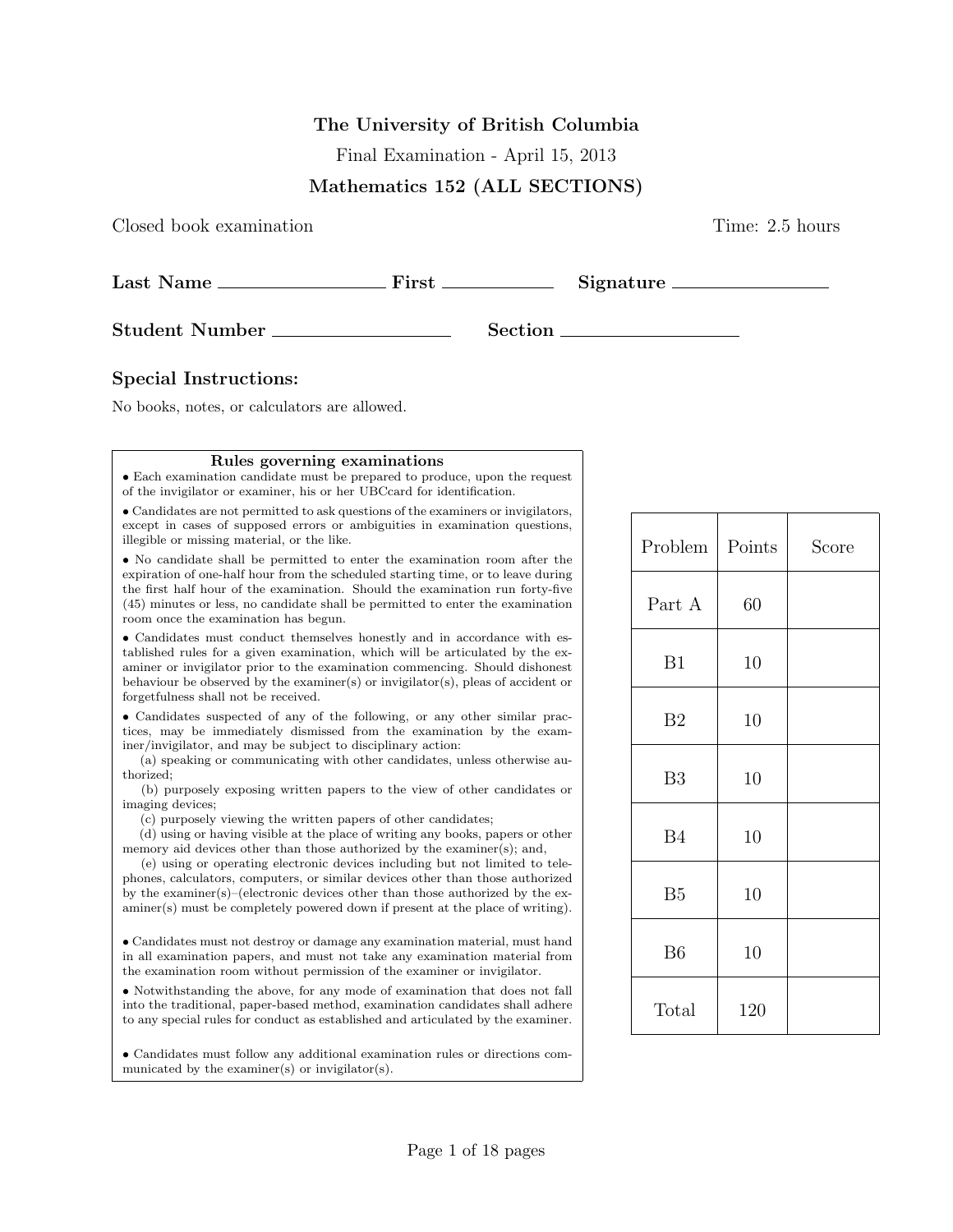# Part A: Short Answer Problems

In the next 3 problems, let  $a =$  $\lceil$  $\overline{1}$ −3 −3 3 1  $\Big\vert$ , **b** =  $\lceil$  $\overline{1}$ 2 −3 −2 1 | and  $\mathbf{c} =$  $\sqrt{ }$  $\overline{\phantom{a}}$ 3 −4 12 1  $\vert \cdot$ 

(A1) (2 points) What is  $\mathbf{a} \times \mathbf{b}$ ?

(A2) (2 points) What is  $\text{Proj}_c a?$ 

**(A3)** (2 points) Let 
$$
\mathbf{d} = \begin{bmatrix} -1 \\ k \\ 2k+1 \end{bmatrix}
$$
 where *k* is a parameter. Find the value of *k* for which **a** and **d** are orthogonal.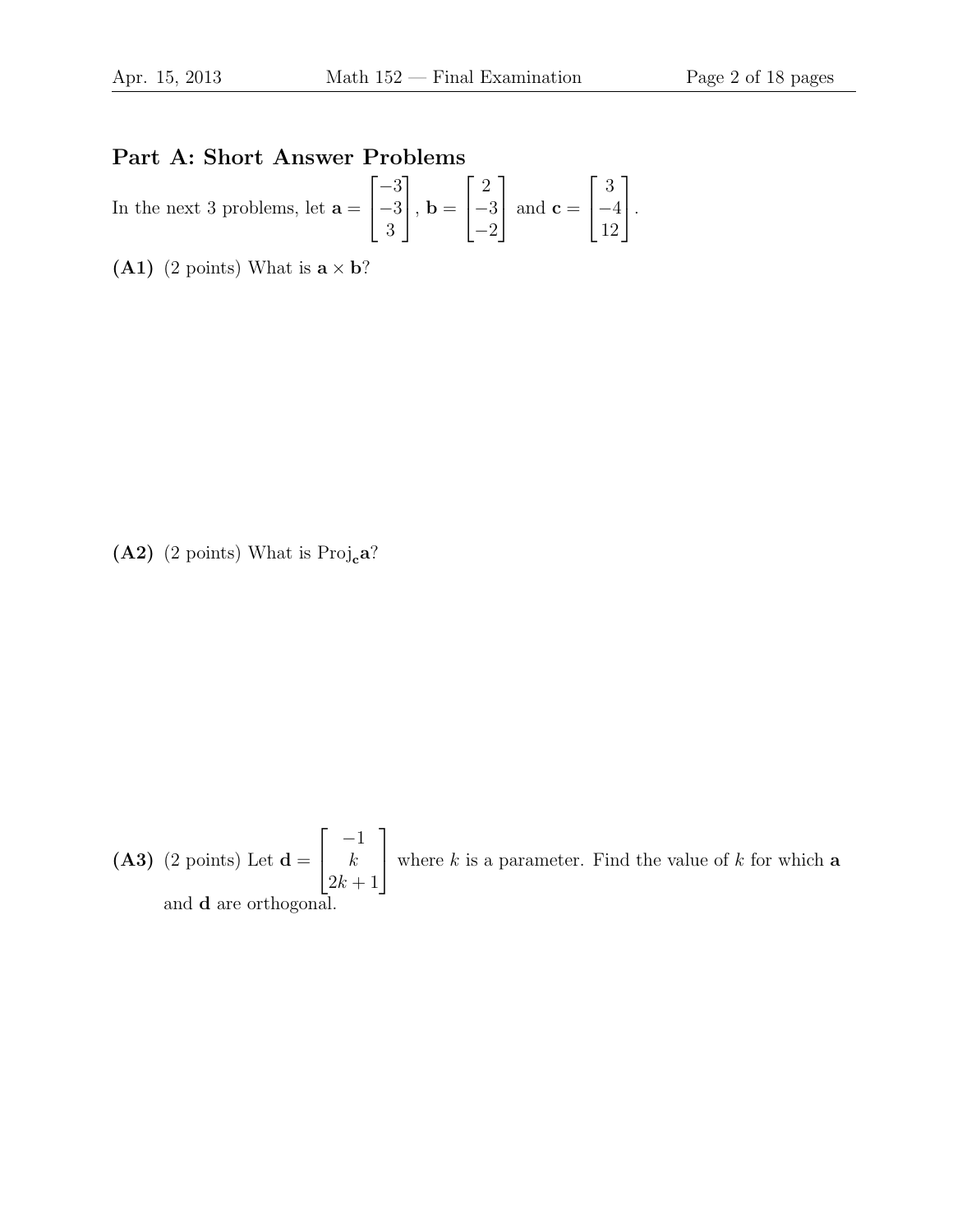In the next 2 problems, consider the matrix  $M$  given by

$$
\begin{bmatrix} 1 & 7 & 3 \ 0 & p & 5 \ 1 & pq+7 & 8 \end{bmatrix}
$$

(A4) (2 points) For what  $p$  and  $q$  does the matrix  $M$  have rank 2?

(A5) (2 points) Choose such  $p$  and  $q$  (so that  $M$  has rank 2). Give an example of a vector **b** for which the linear system  $Mx = b$  has no solution.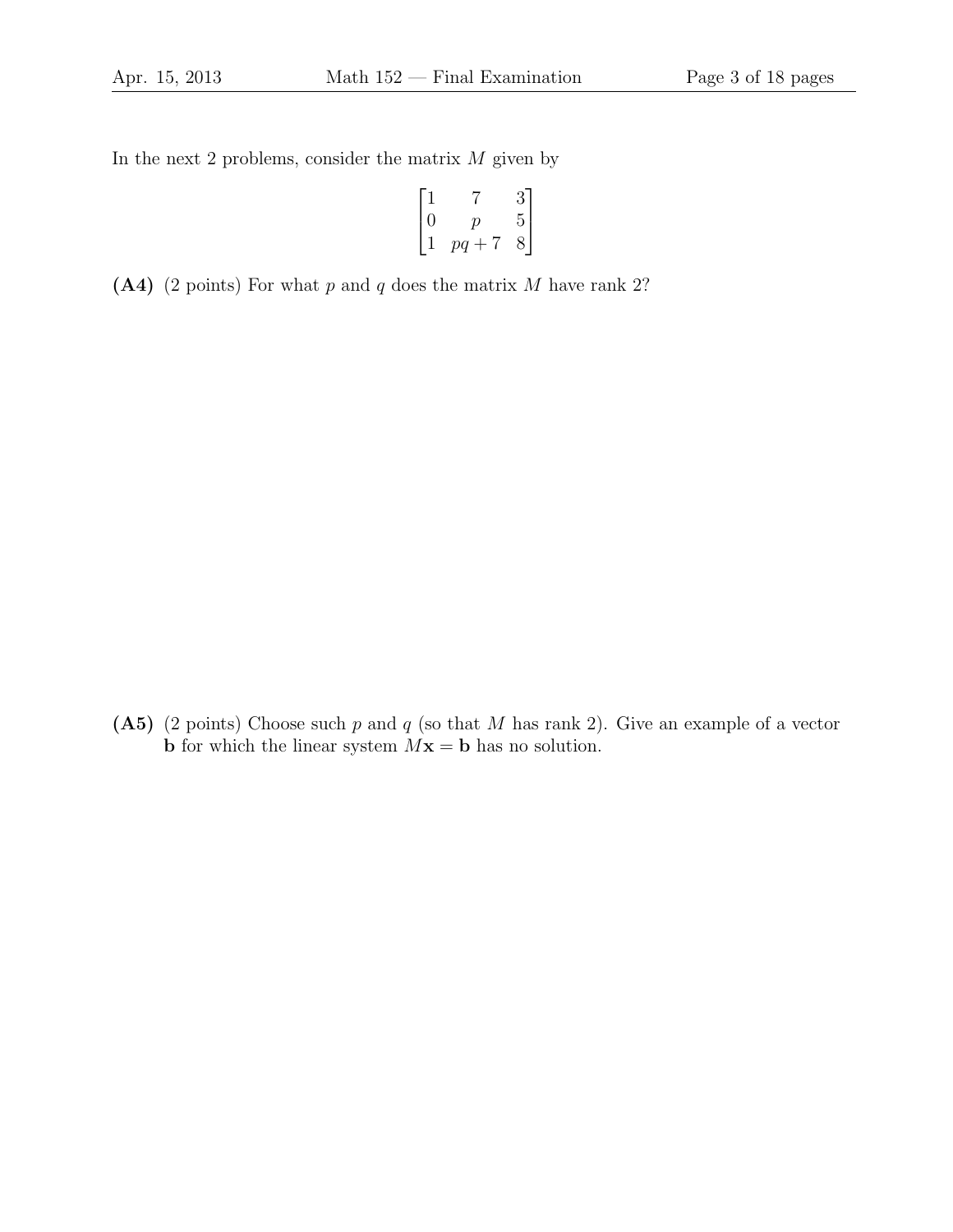(A6) (2 points) Is it possible for three vectors in  $\mathbb{R}^2$  to be linearly independent? Briefly justify your answer.

(A7) (2 points) Is it possible for the intersection between two planes in  $\mathbb{R}^3$  with non-parallel normal vectors to contain two linearly independent vectors?

(A8) (2 points) Give all solutions to the homogeneous system  $A\mathbf{x} = \mathbf{0}$ , where

$$
A = \begin{bmatrix} 1 & 7 & 7 & \dots & 7 \\ 0 & 2 & 7 & \dots & 7 \\ 0 & 0 & 3 & & 7 \\ \vdots & \vdots & & \ddots & \vdots \\ 0 & 0 & \dots & 0 & 13 \end{bmatrix}.
$$

Justify that you have provided all solutions.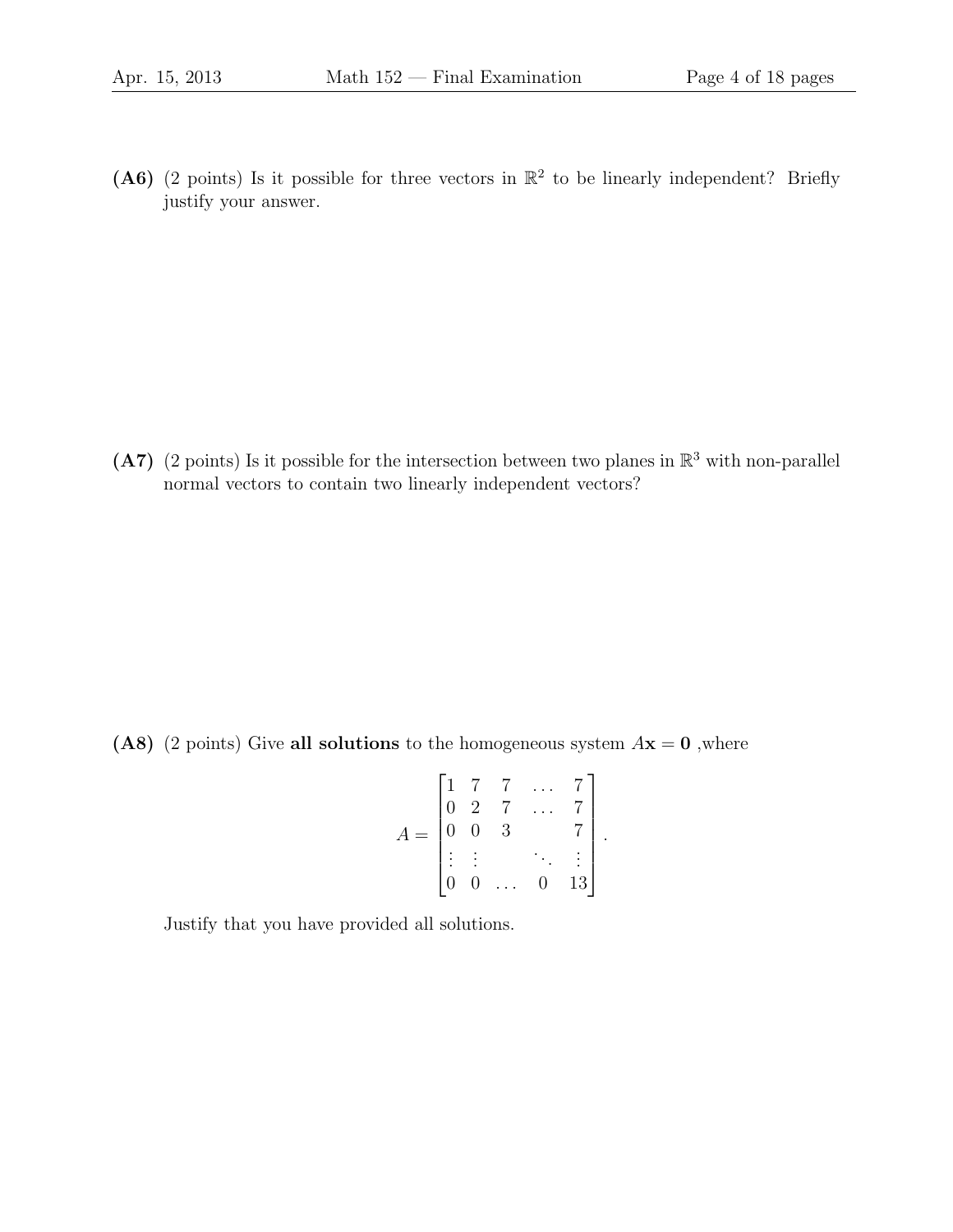In the next 4 problems, the matrices  $A$  and  $B$  are given by

$$
A = \begin{bmatrix} 1 & 3 \\ 3 & 8 \end{bmatrix}, B = \begin{bmatrix} 1 & 0 & -1 \\ -3 & 1 & 0 \end{bmatrix}.
$$

Calculate the following whenever defined. Otherwise, state undefined and include a brief explanation.

(A9) (2 points)  $A^{-1}$ .

(A10) (2 points) AB.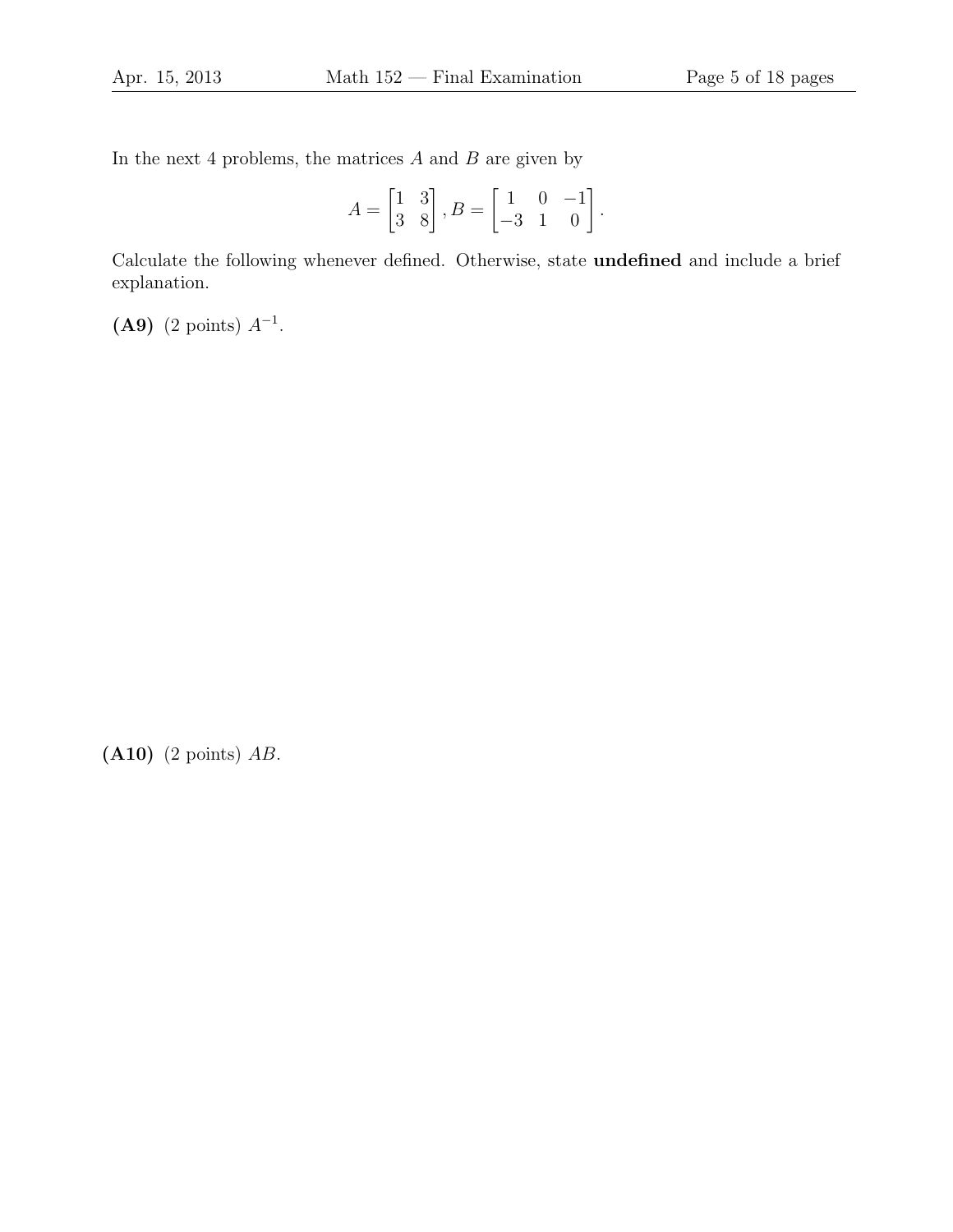(A11) (2 points) A matrix C such that  $BC = I_2$  where  $I_2$  is the  $2 \times 2$  identity matrix.

(A12) (2 points) A matrix D such that  $DB = I_3$  where  $I_3$  is the  $3 \times 3$  identity matrix..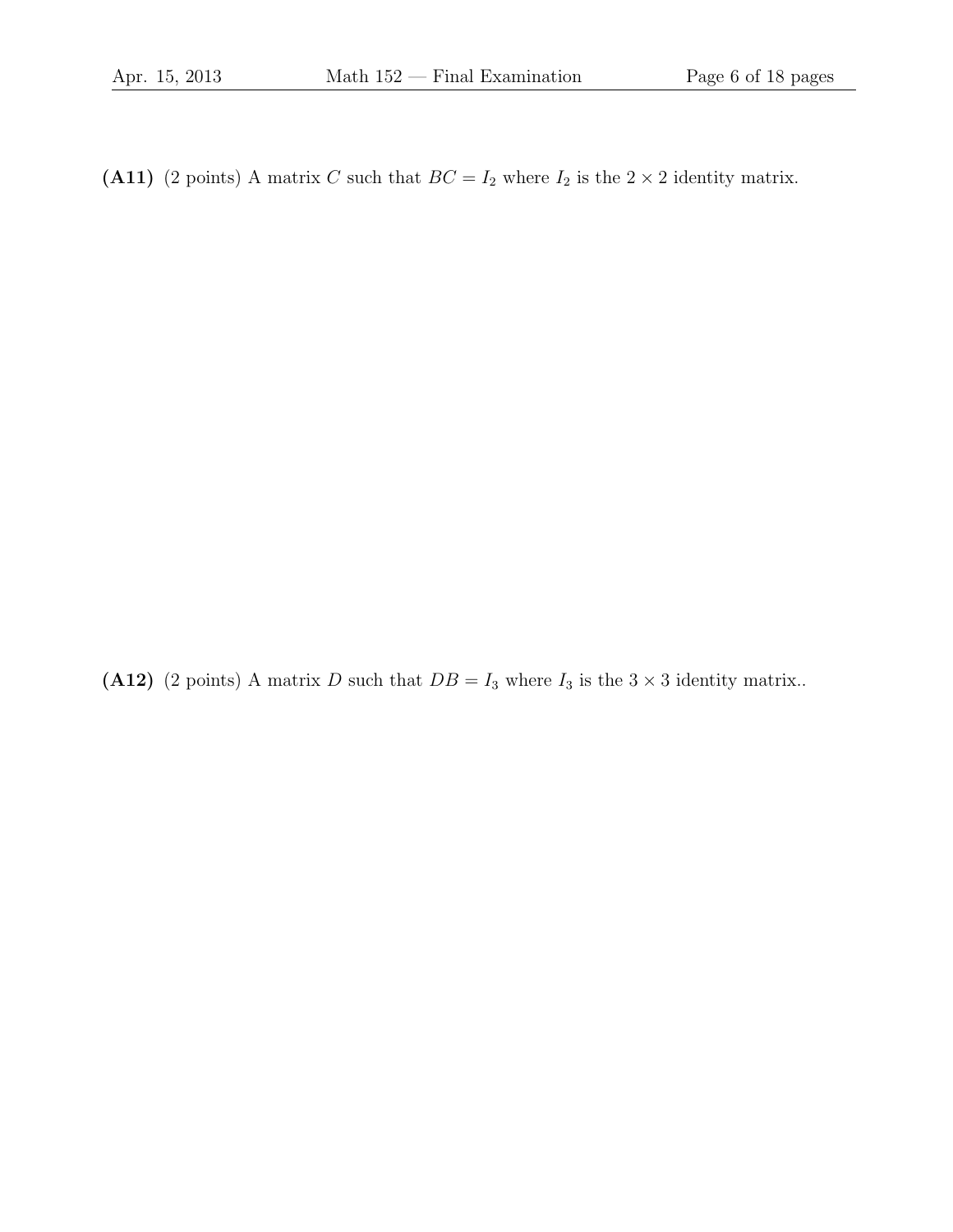(A13) (2 points) The linear transformation  $T : \mathbb{R}^2 \to \mathbb{R}^2$  is given by  $T(\mathbf{x}) = M\mathbf{x}$  for some matrix M. Given that M  $\lceil 1 \rceil$ 1 1 =  $\lceil 1 \rceil$ 0 1 and M  $\lceil 2 \rceil$ 1 1 =  $\lceil 0 \rceil$ 1 1 , find the matrix A.

 $(A14)$  (2 points) Let  $z =$ √ 2 2  $+$ √ 2 2 *i*. Express the complex number  $z^{2010}$  in the form  $a + bi$ , where  $a$  and  $b$  are real numbers.

- (A15) (2 points) Assume that the matrix B was obtained by applying a sequence of elementary row operations to the matrix  $A$ . Circle all the statements that are true independent of what the given  $A$  and  $B$  are.
	- (a) det  $A = \det B$ .
	- (b) If  $B$  is invertible then  $A$  is also invertible.
	- (c) If  $v =$  $\lceil 1 \rceil$  $\overline{0}$ 1 is an eigenvector of  $A$  then  $v$  is also an eigenvector of  $B$ .
	- (d) If  $\lambda = 0$  is an eigenvalue of A then  $\lambda = 0$  is also an eigenvalue of B.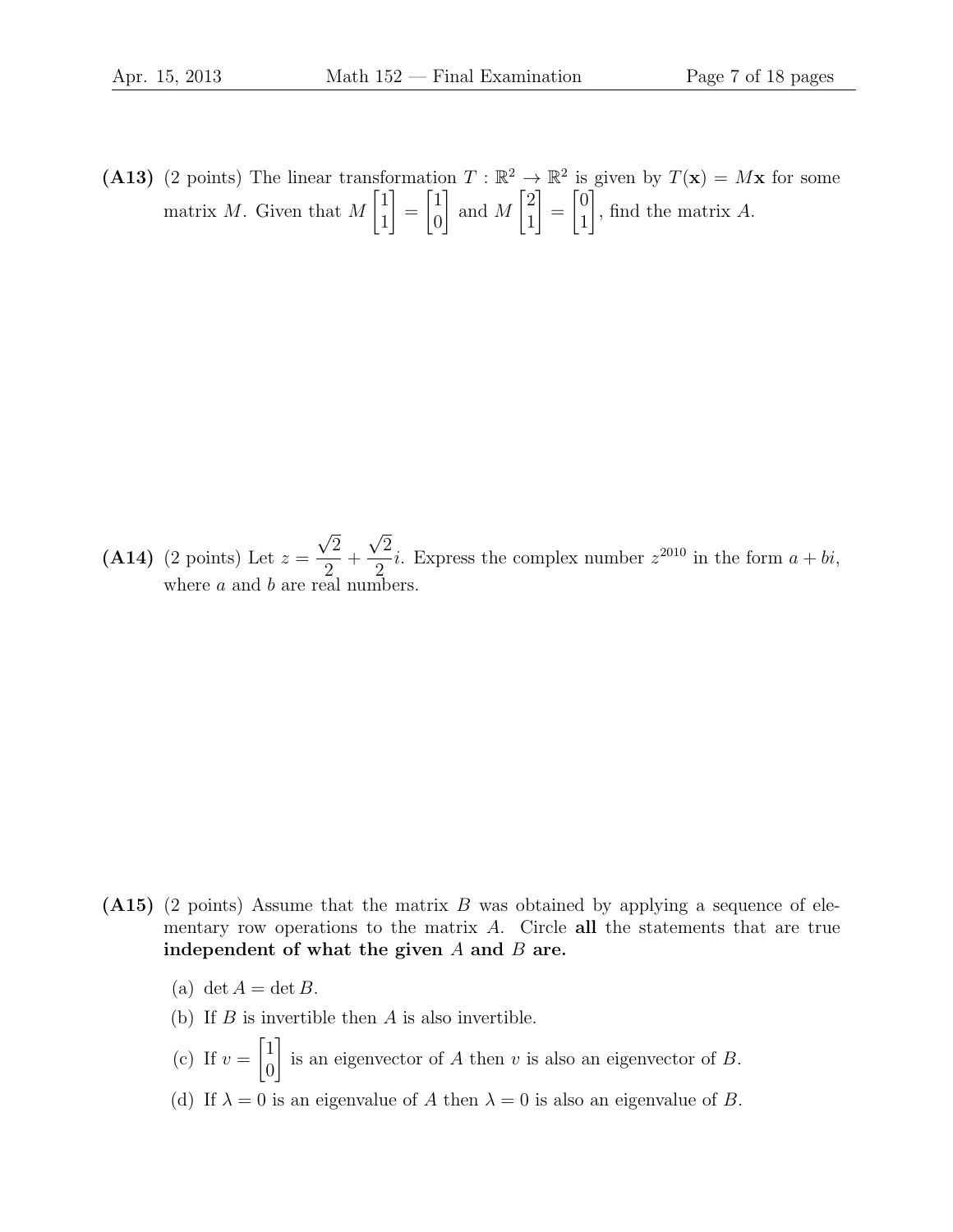(A16) (2 points) Let A, B be two  $n \times n$  matrices, and let v be a non-zero vector in  $\mathbb{R}^n$ . Given that  $A\mathbf{v} = B\mathbf{v}$ , can we conclude that  $A = B$ ? Justify your answer.

(A17) (2 points) Decide if transformation  $T$  – which we define below – is a linear transformation or not. Justify your answer.

Let  $T: \mathbb{R}^3 \to \mathbb{R}^3$  be a transformation that maps  $\mathbf{x} =$  $\sqrt{ }$  $\overline{1}$  $\overline{x_1}$  $\overline{x_2}$  $x_3$ 1 | into  $T(\mathbf{x}) =$  $\lceil$  $\overline{\phantom{a}}$  $-x_3$ 1  $x_1 + x_2 + x_3$ 1  $\vert \cdot$ 

(A18) (2 points) Find the matrix for the linear transformation  $S : \mathbb{R}^3 \to \mathbb{R}^3$  given by S  $\sqrt{ }$  $\overline{1}$  $\lceil$  $\overline{1}$  $\boldsymbol{x}$  $\hat{y}$ z 1  $\overline{1}$  $\setminus$  $\Big\} =$  $\sqrt{ }$  $\overline{1}$  $\lceil$  $\overline{1}$  $-y+z$  $x + y + z$  $-x-2y$ 1  $\overline{1}$  $\setminus$  $\cdot$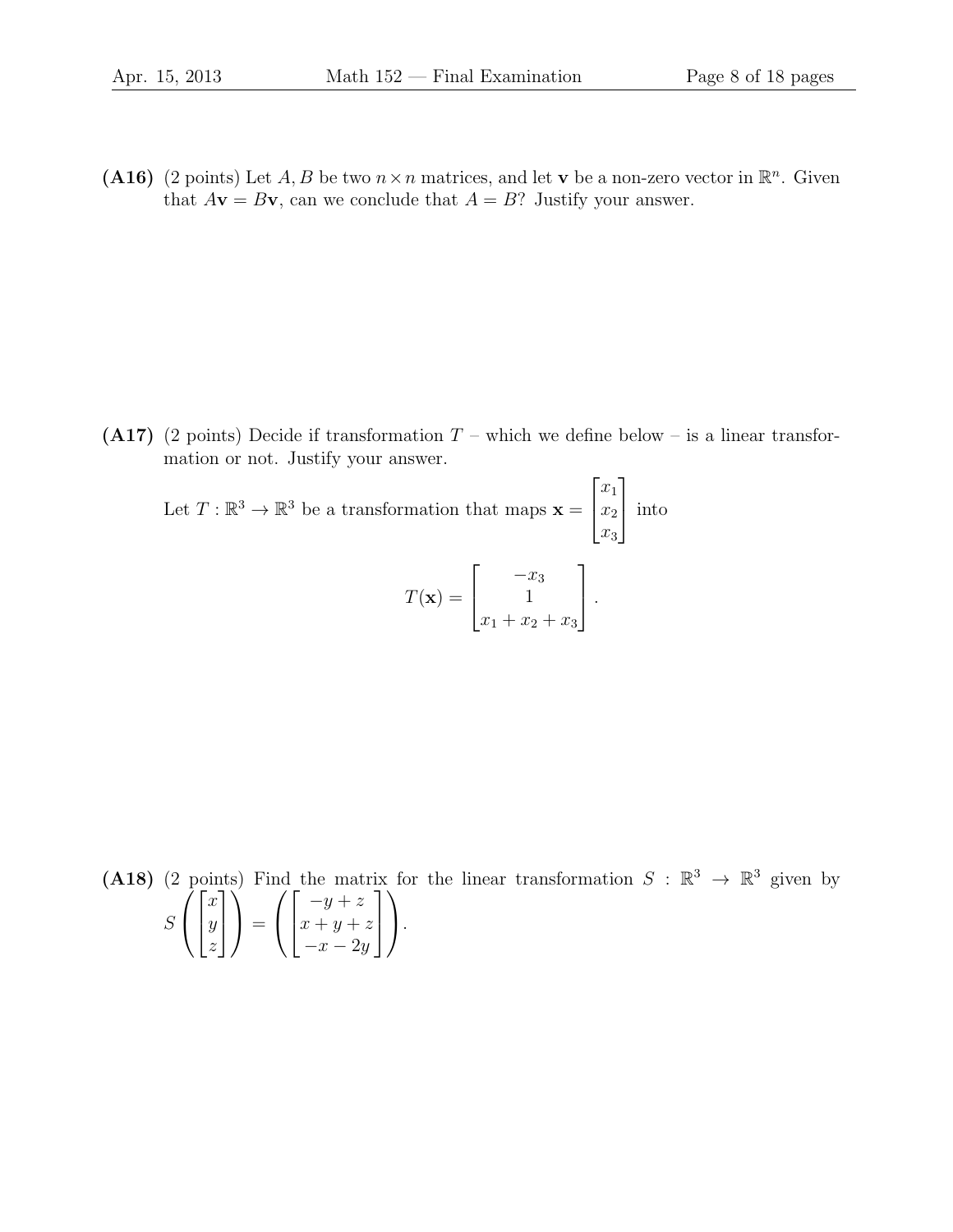(A19) (2 points) The geometric problem of intersecting two planes  $P_1$  and  $P_2$  given respectively by the equations

$$
x_1 + 2x_2 + 3x_3 + 4 = 0
$$
 and  $-2x_1 - 3x_2 - 4x_3 - 5 = 0$ 

can be written as a matrix equation  $A\mathbf{x} = \mathbf{b}$ . Give a possible choice of A, x and b.

- (A20) (2 points) Let A, B, C and D be four size  $3 \times 3$  invertible matrices. Circle all the options below that are equal to the matrix  $(A(BC)^{-1}D)^T$  independent of what A, B, C and D are. No explanation required.
	- a)  $A^T B^{-T} C^{-T} D^T$
	- b)  $A^T (B^{-1})^T (C^{-1})^T D^T$
	- c)  $A^T (C^{-1})^T (B^{-1})^T D^T$
	- d)  $D^T (B^{-1})^T (C^{-1})^T A^T$
	- e)  $D^T(C^{-1})^T(B^{-1})^T A^T$
- (A21) (2 points) Calculate the determinant of the matrix

$$
B = \begin{bmatrix} 1 & 2 & 3 & 1 \\ 1 & 3 & 5 & 1 \\ 3 & 5 & 6 & 2 \\ -2 & 2 & 3 & 1 \end{bmatrix}
$$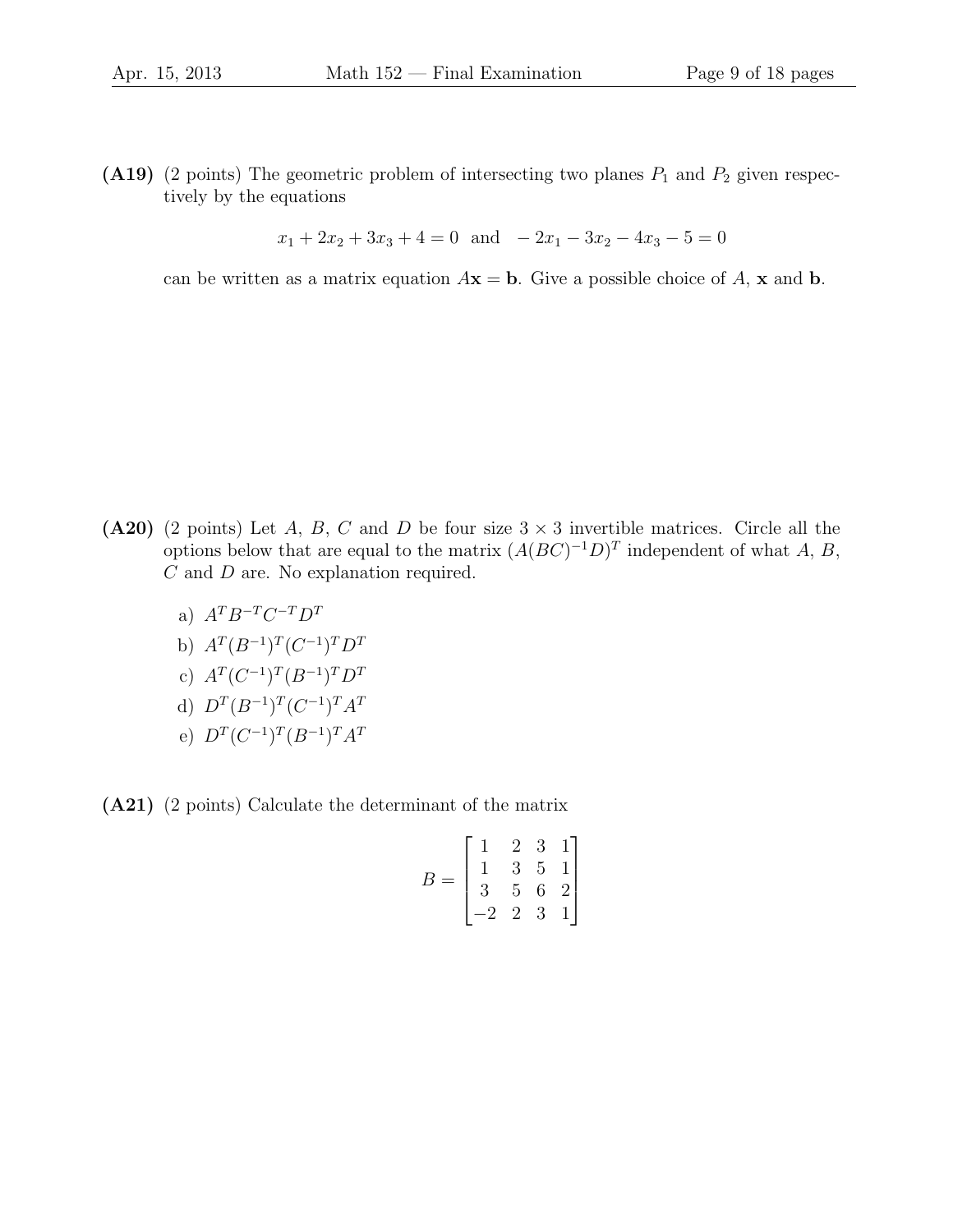Consider a random walk with three possible states and where the random walker (possibly) changes from state to state once every day according to the transition matrix P. Answer the following two questions using the matrix  $P$  and some of its powers given below.

$$
P = \begin{bmatrix} 0.0284 & 0.5938 & 0.1626 \\ 0.9207 & 0.1579 & 0.1634 \\ 0.0509 & 0.2483 & 0.6740 \end{bmatrix}, \qquad P^{10} = \begin{bmatrix} 0.2832 & 0.2907 & 0.2875 \\ 0.3843 & 0.3753 & 0.3786 \\ 0.3325 & 0.3340 & 0.3339 \end{bmatrix},
$$
  

$$
P^{20} = \begin{bmatrix} 0.2874 & 0.2875 & 0.2875 \\ 0.3791 & 0.3790 & 0.3790 \\ 0.3335 & 0.3335 & 0.3335 \end{bmatrix}
$$

(A22) (2 points) What is the probability that a walker starting in location 3 is in location 1 after one time step?

(A23) (2 points) If you are the random walker and you want to maximize the probability of getting to location 2 when 10 days have passed from the beginning, what location should you start from?

(A24) (2 points) What is the probability that a walker that is in location 3 when 10 days have passed from the beginning is in location 1 when 20 days have passed from the beginning?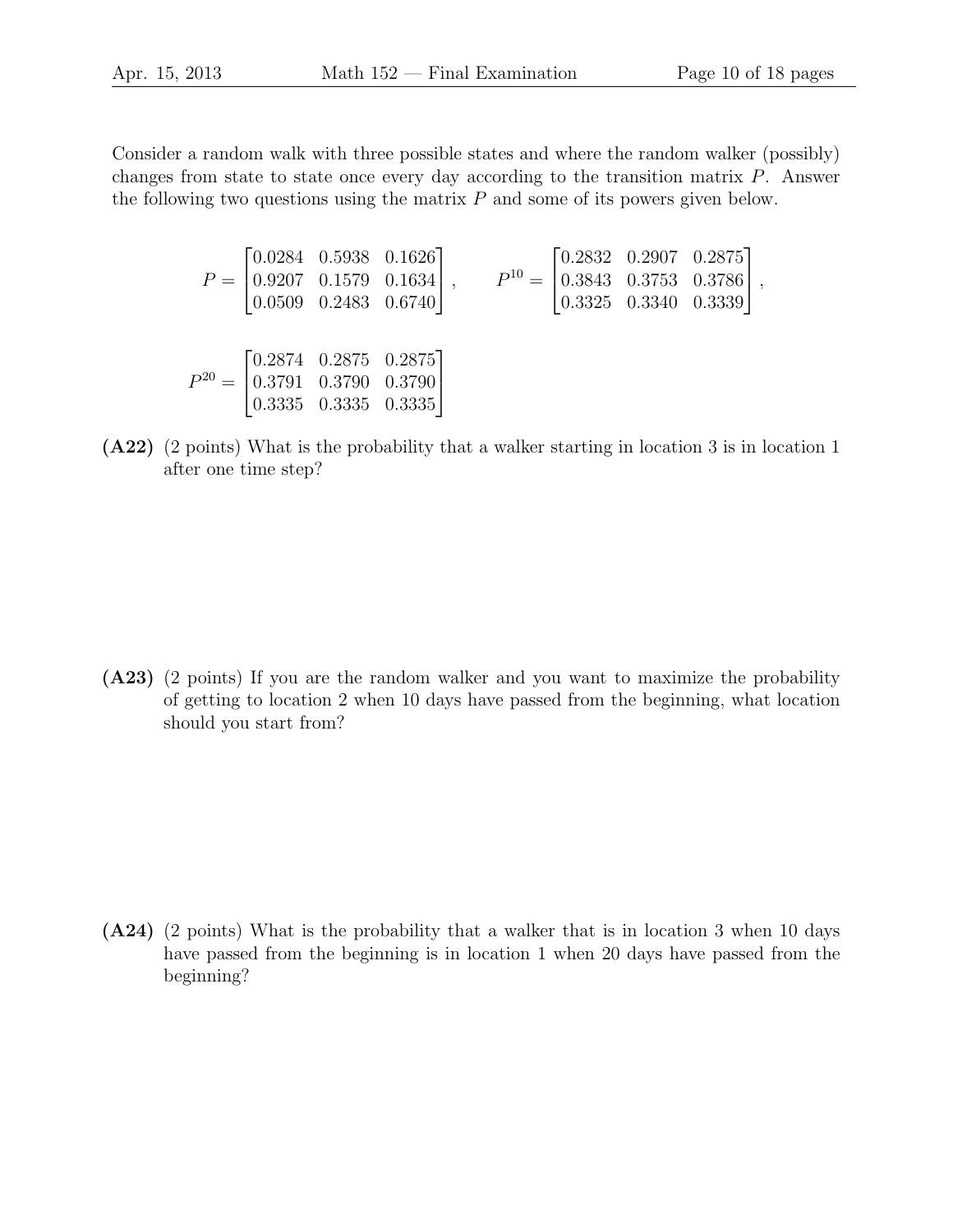(A25) (2 points) What are the eigenvalues and eigenvectors of matrix A below?

$$
A = \begin{bmatrix} 0 & 0 & 0 \\ 0 & 0 & 0 \\ 0 & 0 & 0 \end{bmatrix}
$$

 $(A26)$  (2 points) Find the eigenvalues of matrix A where

$$
A = \begin{bmatrix} 0 & 1 \\ 1 & 0 \end{bmatrix}
$$

 $(A27)$  (2 points) Construct a matrix with eigenvector  $v =$  $\lceil 1 \rceil$ i 1 .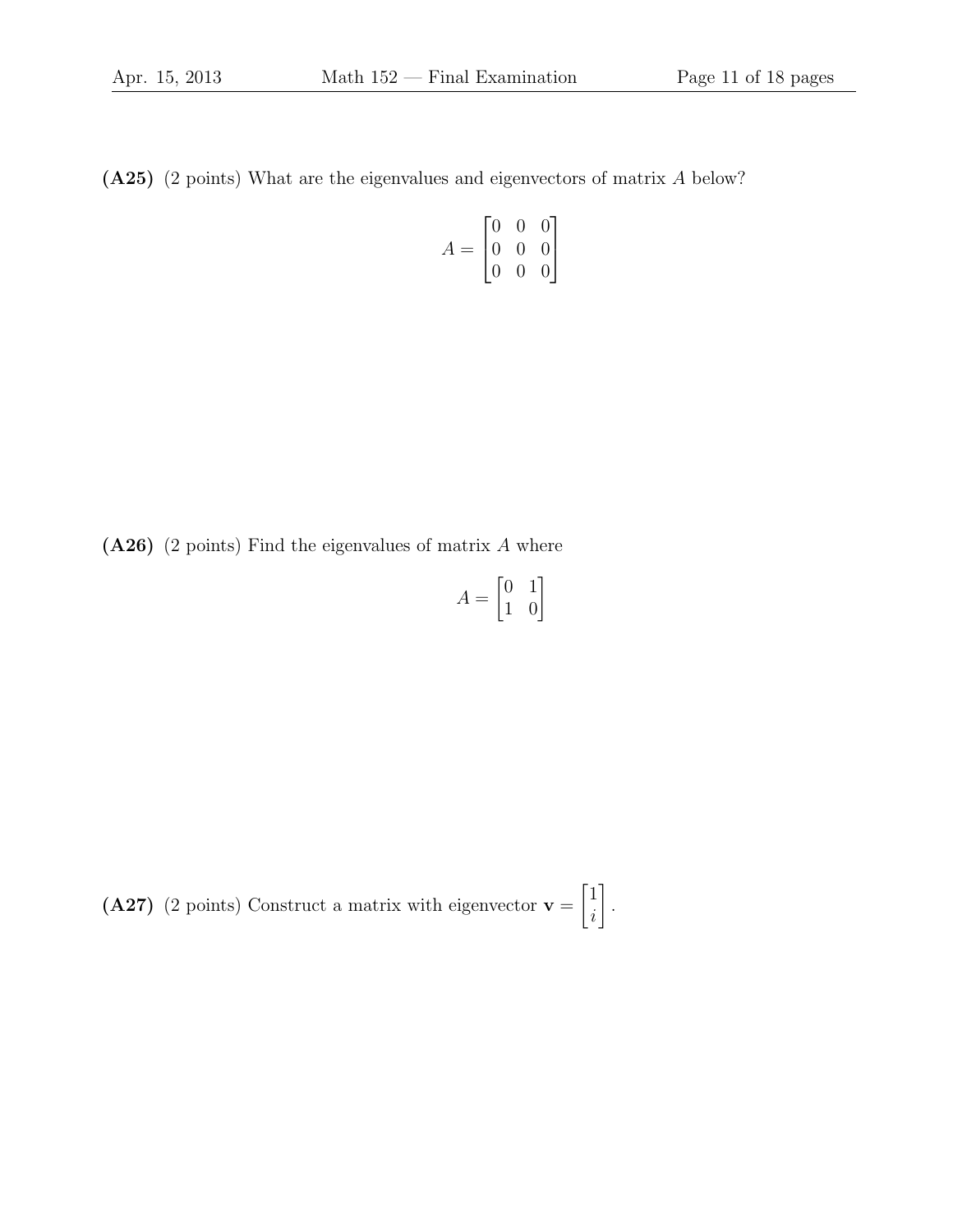(A28) (2 points) Suppose we run the following MATLAB code.

```
A = ones(4,4);for j=1:4;
  A(j,:) = j*A(j,:);
end;
```
Specify the output if you now type:

 $>> A(2, 4)$ 

(A29) (2 points) Suppose we run the following MATLAB code.

a=1:2:5; b=3:4:11;  $A=[a;b]$ ;

Specify the matrix A that is produced by this code.

(A30) (2 points) Write a MATLAB for loop that generates a  $20 \times 20$  matrix C given by

$$
C = \begin{bmatrix} 1 & 0 & 0 & \dots & 0 \\ 0 & 2 & 0 & \dots & 0 \\ 0 & 0 & 3 & & 0 \\ \vdots & \vdots & & \ddots & \vdots \\ 0 & 0 & \dots & 0 & 20 \end{bmatrix}.
$$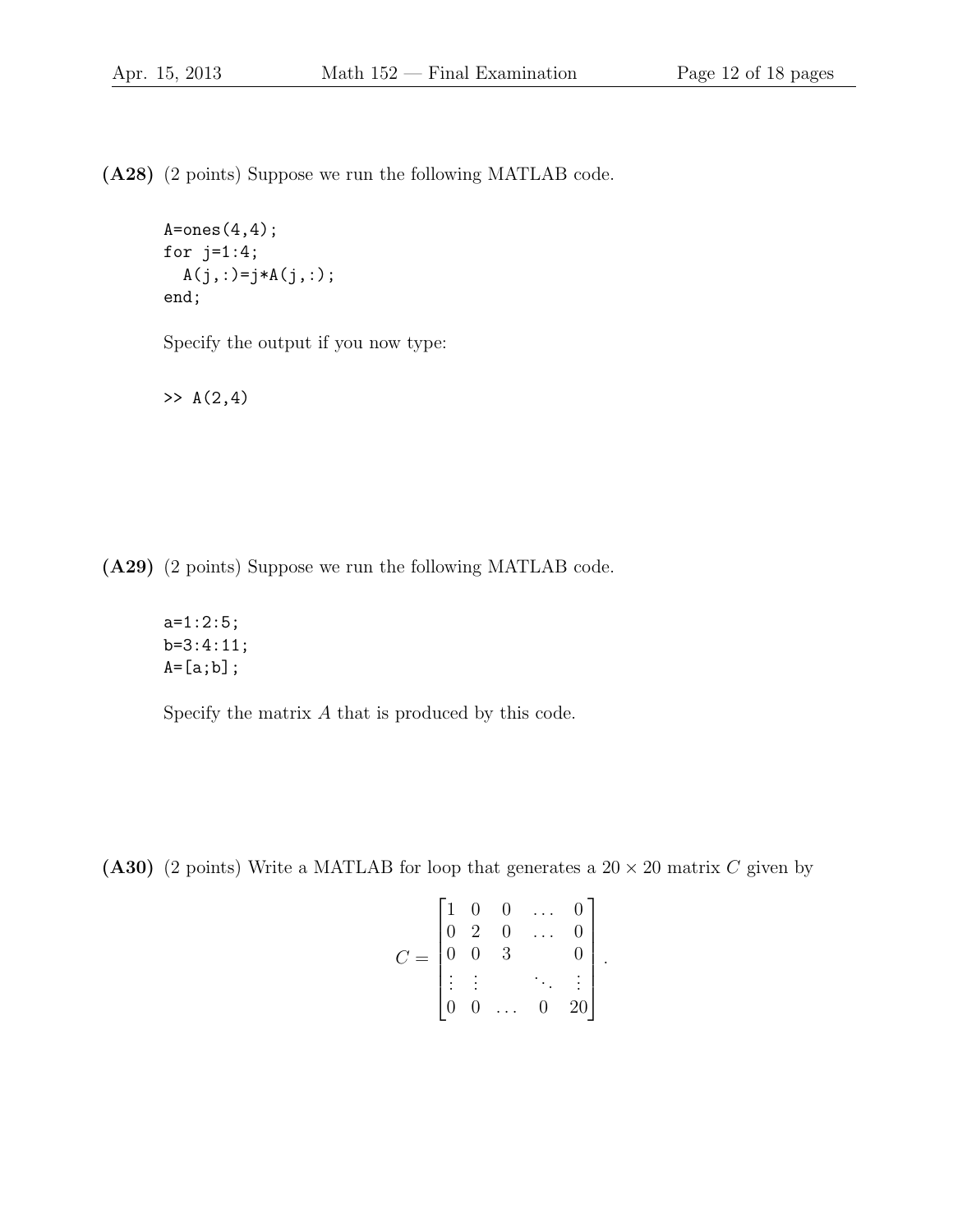## Part B: Long Answer Problems

- (B1) Let L be the line  $3x = 4y$ .
	- (a) (2 points) Find a **unit** vector  $\hat{\mathbf{a}}$  in the direction of  $L$ .
	- (b) (3 points) Find the matrix  $A$  which represents  $Ref<sub>L</sub>$ , the reflection across the line L.
	- (c) (2 points) Calculate  $\text{Ref}_L$  $\sqrt{1}$  $\begin{pmatrix} 1 \\ 0 \end{pmatrix}$ .
	- (d) (3 points) Find an eigenvector of A associated to the eigenvalue  $-1$ .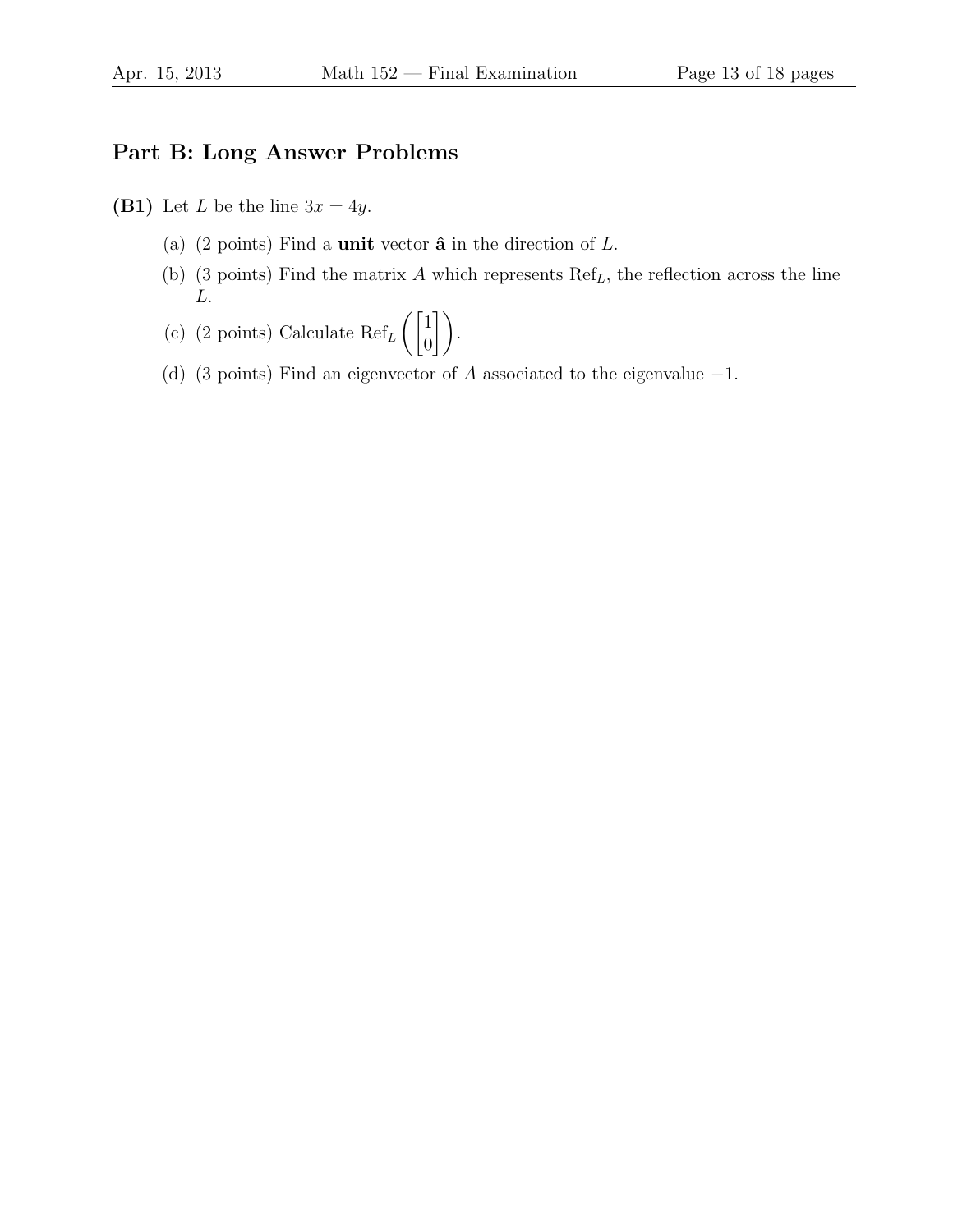- (B2) Let  $A = (0, 1, 2), B = (1, 0, 3), C = (1, 1, 4).$  Let  $\Delta$  be the triangle whose vertices are  $A, B, C$ .
	- (a) (2 points) Find the area of  $\Delta$ .
	- (b) (2 points) Prove that  $\Delta$  is a right-angled triangle.
	- (c) (3 points) Find the plane P containing  $\Delta$  in the equation form, i.e., in the form

$$
ax + by + cz = d
$$

with  $a, b, c, d$  specified.

(d) (3 points) Find the point D on the plane P such that  $A, B, C, D$  form a rectangle.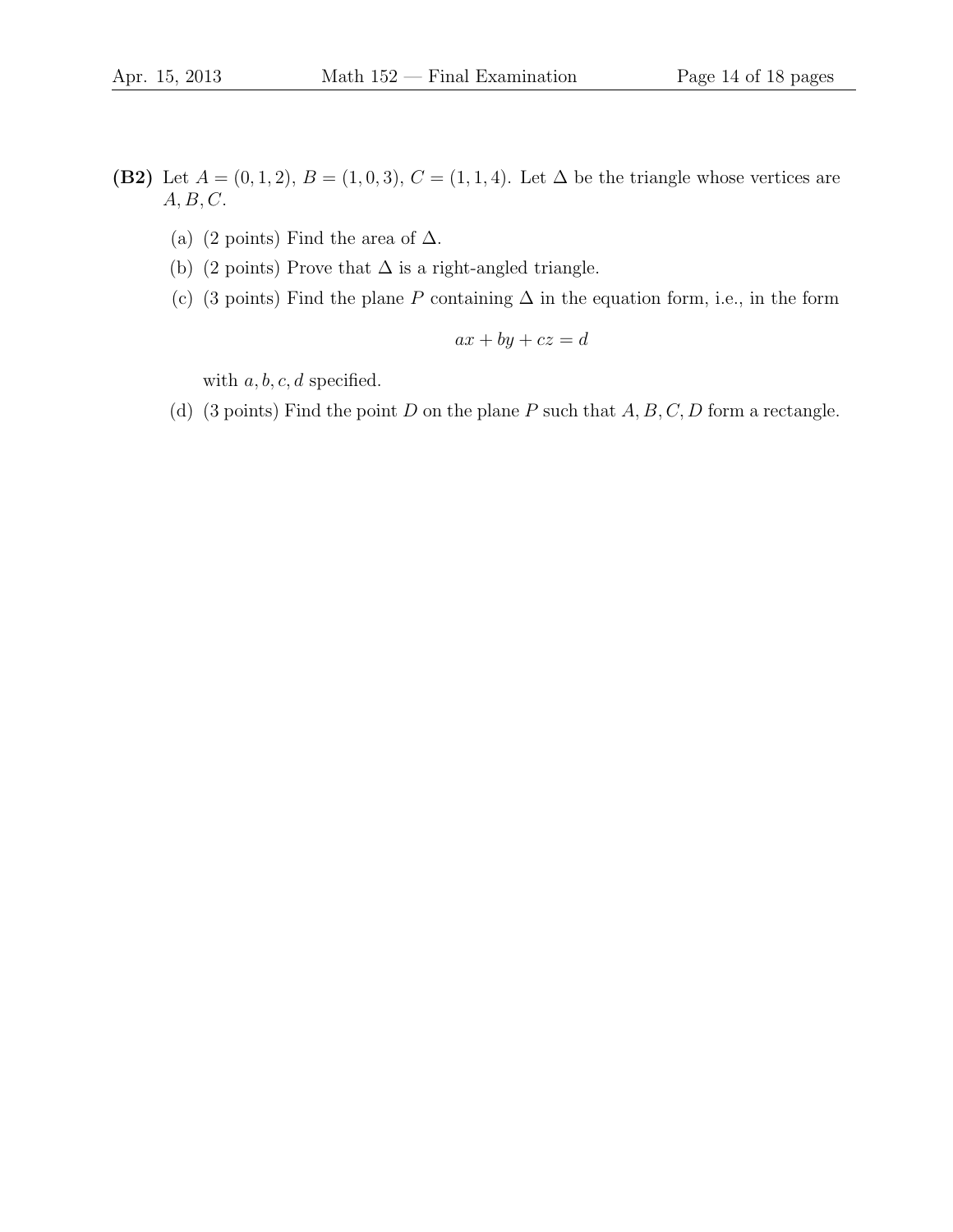(B3) Let A be a certain  $2 \times 3$  matrix. Suppose that using elementary row operations the matrix A can be transformed into the matrix

$$
U = \begin{bmatrix} 1 & 0 & -7 \\ 0 & 1 & 4 \end{bmatrix}
$$

- (a) (4 points) Find all solutions, if any, of the system  $A\mathbf{x} = 0$ .
- (b) (2 points) Can you find the solution of  $A\mathbf{x} =$  $\lceil 1 \rceil$  $\overline{0}$ 1 with the given information? Justify your answer.

(c) (4 points) Find all solutions, if any, of the system  $A\mathbf{x} = A$  $\lceil$  $\overline{\phantom{a}}$ 0 1 −2 1  $\vert \cdot$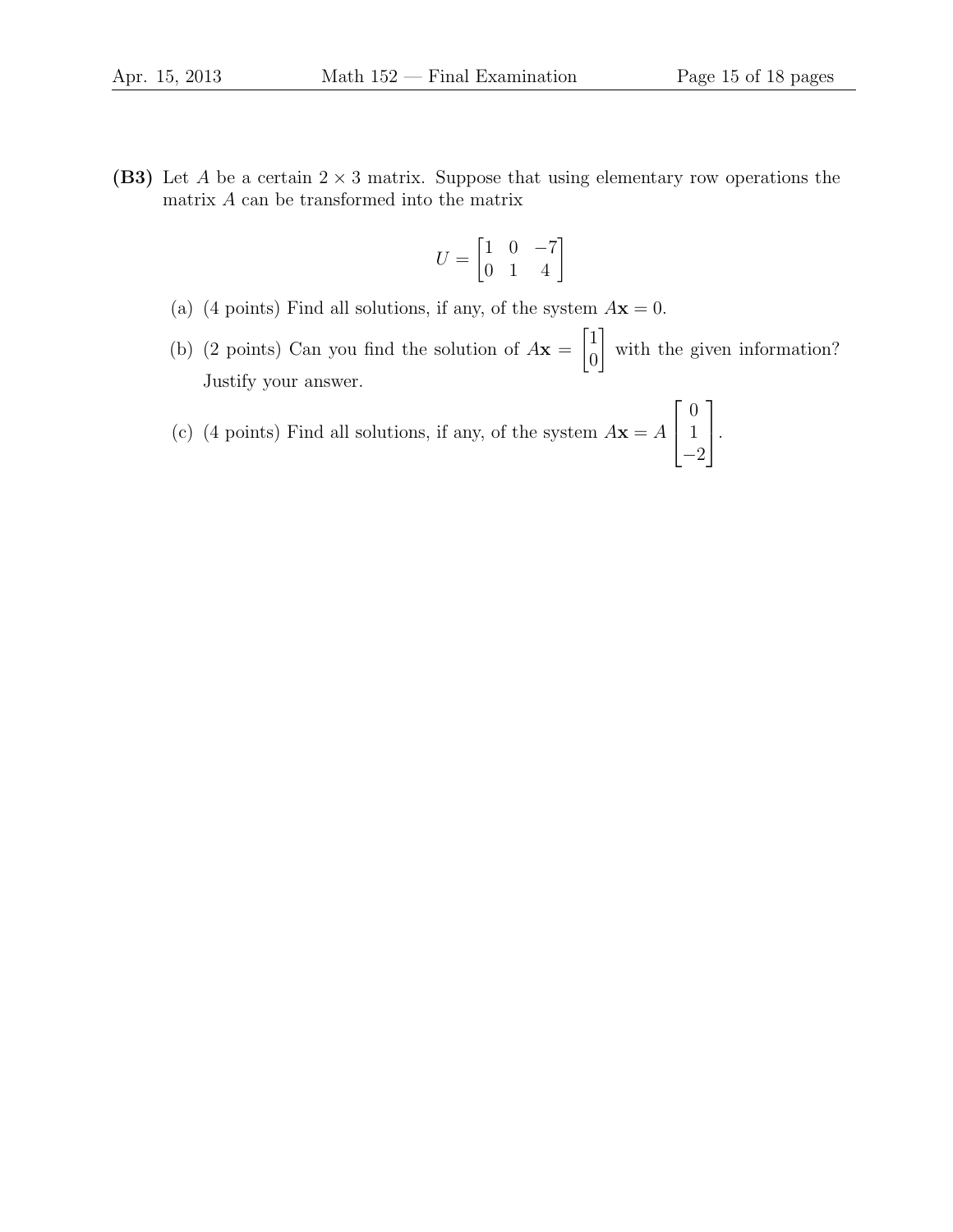(B4) Let  $A$  be the  $3 \times 3$  matrix given by

$$
A = \begin{bmatrix} -7 & 0 & 1 \\ 0 & 3 & 0 \\ -2 & 0 & -4 \end{bmatrix}
$$

It is known that  $\lambda_1 = 3$  is an eigenvalue of A.

- (a) (2 points) Find an eigenvector associated with the eigenvalue  $\lambda_1 = 3$ .
- (b) (4 points) Find the other eigenvalues  $\lambda_2$  and  $\lambda_3$  of A.
- (c) (4 points) Find the eigenvectors associated with  $\lambda_2$  and  $\lambda_3$ .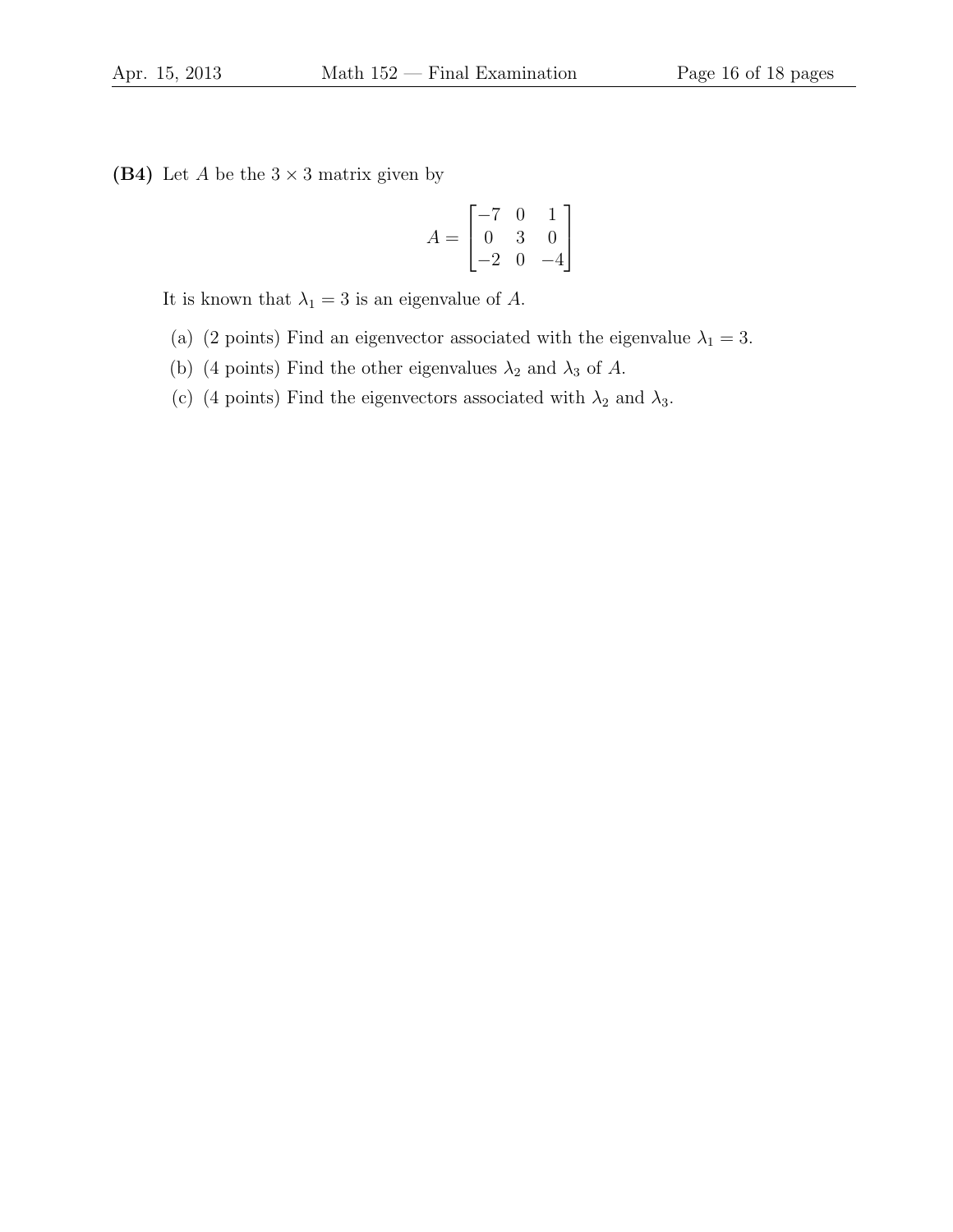(B5) We are given the following transition matrix for a random walk:

$$
P=\begin{bmatrix}0&\frac{1}{2}\\1&\frac{1}{2}\end{bmatrix}
$$

(a) (3 points) What is the probability that a walker starting in location 1 is in location 1 after 2 steps?

(b) (5 points) Find 
$$
P^{20} \begin{bmatrix} 1 \\ 0 \end{bmatrix}
$$
.  
(c) (2 points) Find  $\lim_{n \to \infty} P^n \begin{bmatrix} 1 \\ 0 \end{bmatrix}$ .